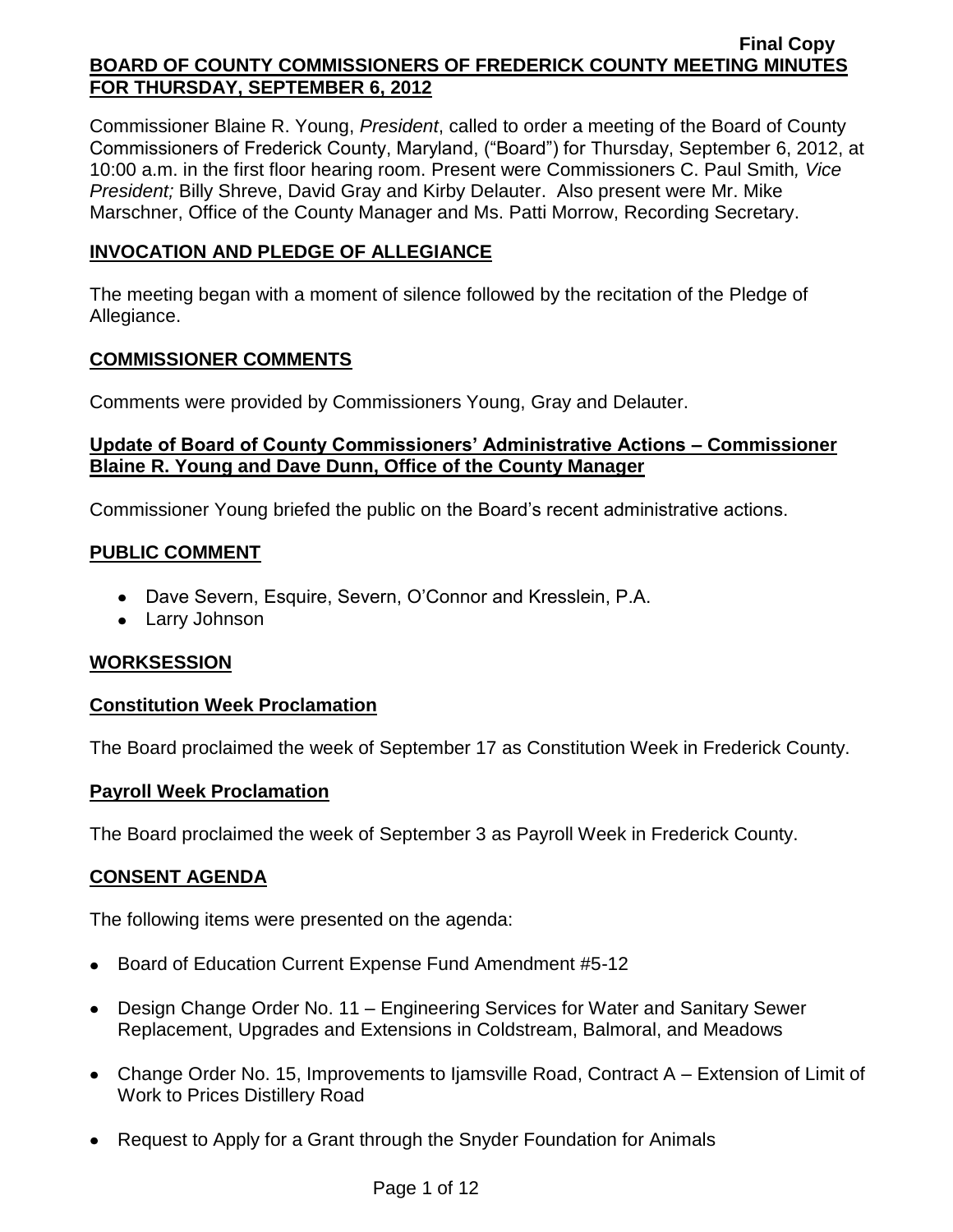*Motion to approve the consent agenda as presented.*

| <b>COMMISSIONERS</b> | <b>MOTION</b> | <b>SECOND</b> | <b>YES</b>               | <b>NO</b> | <b>ABSTAIN</b> | <b>NOT PRESENT</b> |
|----------------------|---------------|---------------|--------------------------|-----------|----------------|--------------------|
| Young                |               |               |                          |           |                |                    |
| <b>Smith</b>         |               |               | ~                        |           |                |                    |
| <b>Shreve</b>        |               |               |                          |           |                |                    |
| Gray                 |               | Λ             | $\overline{\phantom{a}}$ |           |                |                    |
| <b>Delauter</b>      |               |               | $\overline{\phantom{a}}$ |           |                |                    |

## **PUBLIC HEARINGS**

# **Zoning Text Amendment #ZT-12-14 – Nongovernmental Utilities and Nongovernmental Electric Substations – Eric Soter and Shawna Lemonds, Community Development Division**

A public hearing was held, as duly advertised, on zoning text amendment #ZT-12-14.

Ms. Lemonds summarized the zoning text amendment.

Mr. Michael Chomel, Office of the County Attorney, commented on the text amendment.

Public comment was received by:

- Dick Eishler
- Chad Baker, Sugarloaf Conservancy

*Motion to approve ZT-12-14 as presented – Passed 5-0.*

| <b>COMMISSIONERS</b> | <b>MOTION</b> | <b>SECOND</b> | <b>YES</b>           | <b>NO</b> | <b>ABSTAIN</b> | <b>NOT PRESENT</b> |
|----------------------|---------------|---------------|----------------------|-----------|----------------|--------------------|
| Young                |               |               |                      |           |                |                    |
| <b>Smith</b>         |               | ^             |                      |           |                |                    |
| <b>Shreve</b>        |               |               | $\ddot{\phantom{0}}$ |           |                |                    |
| Gray                 |               |               |                      |           |                |                    |
| <b>Delauter</b>      |               |               |                      |           |                |                    |

(A copy of the approved/adopted ordinance can be obtained in the County Manager's Office or from the county's website, [www.FrederickCountyMD.gov.](http://www.frederickcountymd.gov/))

# **Submission of a Grant Application to the Maryland Community Development Block Grant (CDBG) Program to Fund an Aging Planning Study – Pat Fleet, Office of the County Manager**

A public hearing was held, as duly advertised, to receive public comment regarding the submission of a grant to the CDBG to fund an aging planning study.

Ms. Fleet presented the resolution authorizing the submission of the grant.

(Commissioner Gray left the meeting.)

There was no public comment.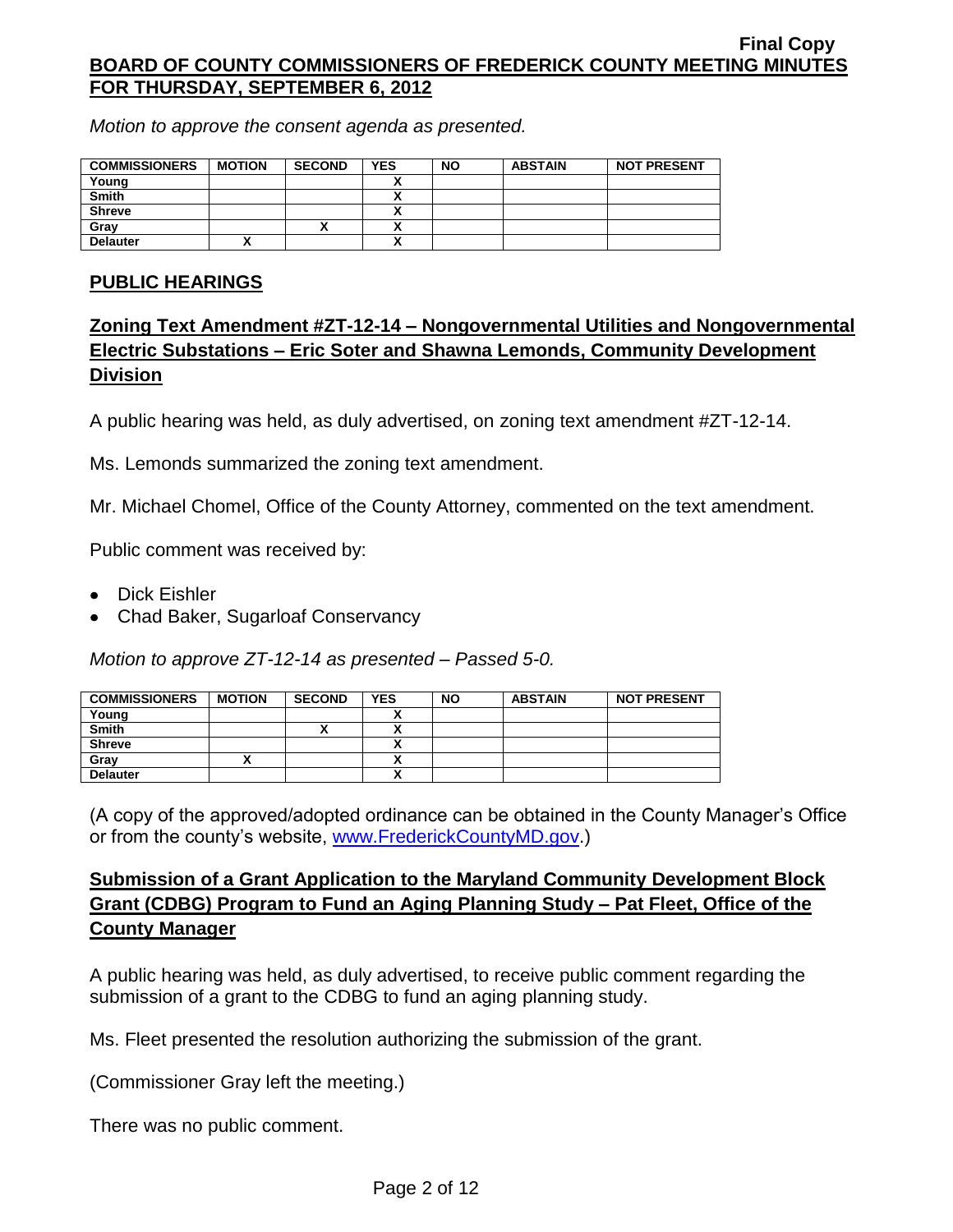*Motion to approve and adopt the resolution authorizing the submission of the grant application as presented – Passed 4-0.*

| <b>COMMISSIONERS</b> | <b>MOTION</b> | <b>SECOND</b> | <b>YES</b>   | <b>NO</b> | <b>ABSTAIN</b> | <b>NOT PRESENT</b> |
|----------------------|---------------|---------------|--------------|-----------|----------------|--------------------|
| Young                |               |               |              |           |                |                    |
| <b>Smith</b>         |               |               |              |           |                |                    |
| <b>Shreve</b>        |               |               | $\mathbf{v}$ |           |                |                    |
| Gray                 |               |               |              |           |                |                    |
| <b>Delauter</b>      |               | Λ             | n            |           |                |                    |

(A copy of the approved/adopted resolution can be obtained in the County Manager's Office or from the county's website, [www.FrederickCountyMD.gov.](http://www.frederickcountymd.gov/))

(Commissioner Gray returned to the meeting.)

## **WORKSESSION**

## **Wells Fargo Home Mortgage Local Match – Helen Riddle, Business Development and Retention Division**

Ms. Riddle presented the proposed resolution.

Public comment was received from:

- Eric Dantzler, Atlas Insight, LLC
- Mark Franceschina, Wells Fargo
- Greg Cole, Acting Director, Maryland Department of Business and Economic Development

Ms. Lori Depies, Finance Division, commented the funding would come from unallocated Capital Improvements Program (CIP) funds.

*Motion to approve the resolution in support of a local match of \$100,000 for Wells Fargo Home Mortgage to receive a grant award from the Maryland Economic Development Assistance and Authority Fund (MEDAAF) of \$1 million and approval of the subsequent budget transfers also noting the funding revenue source would be from unallocated CIP funds.*

| <b>COMMISSIONERS</b> | <b>MOTION</b> | <b>SECOND</b> | <b>YES</b> | <b>NO</b> | <b>ABSTAIN</b> | <b>NOT PRESENT</b> |
|----------------------|---------------|---------------|------------|-----------|----------------|--------------------|
| Young                |               | "             |            |           |                |                    |
| <b>Smith</b>         |               |               | ,,         |           |                |                    |
| <b>Shreve</b>        |               |               | ,,         |           |                |                    |
| Gray                 |               |               |            |           |                |                    |
| <b>Delauter</b>      |               |               | ↗          |           |                |                    |

(A copy of the approved/adopted resolution can be obtained in the County Manager's Office or from the county's website, [www.FrederickCountyMD.gov.](http://www.frederickcountymd.gov/))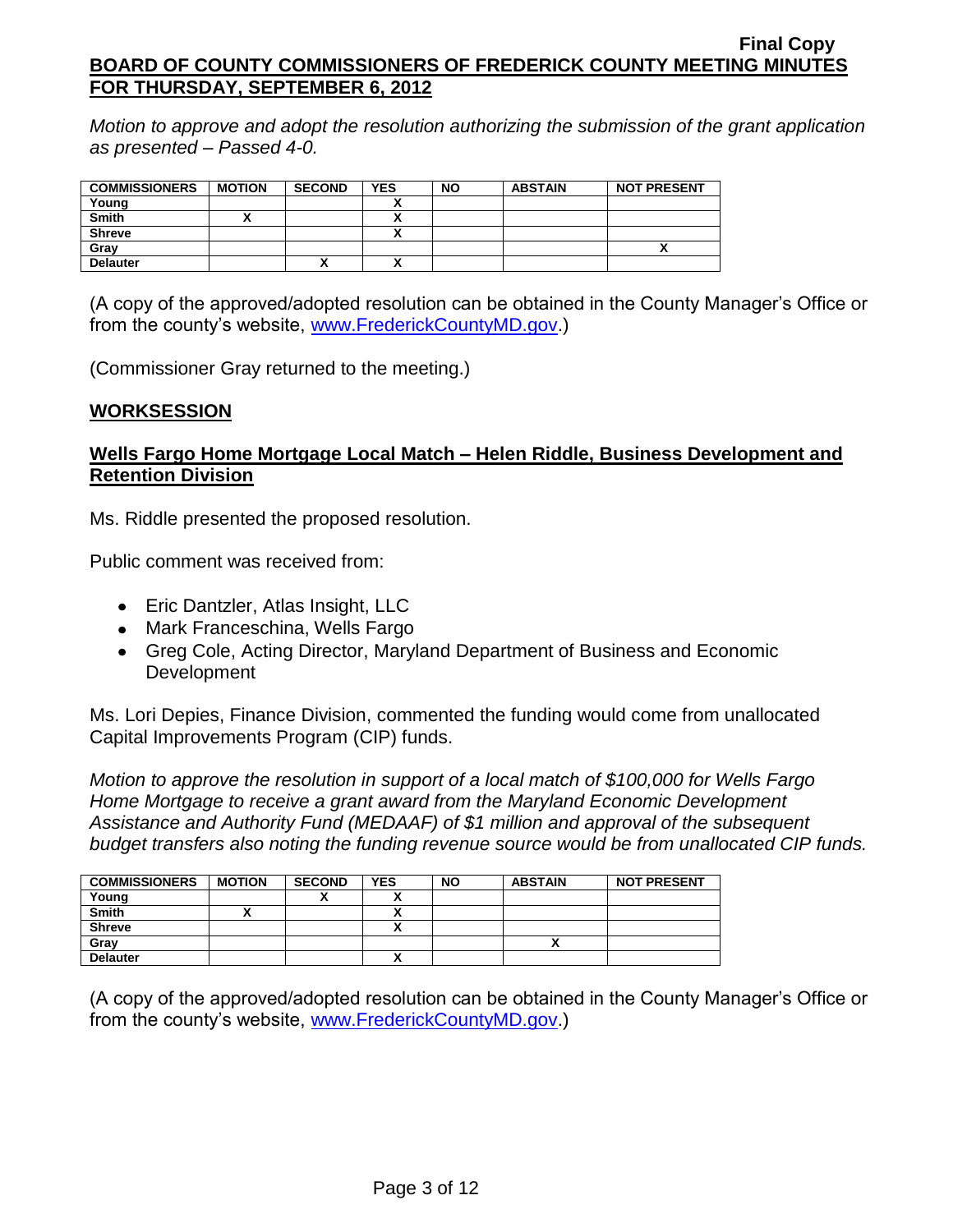## **Appointments/Reappointments to Boards/Commissions – Joyce Grossnickle, Office of the County Manager**

### Mental Health Advisory Committee

There was no public comment.

*Motion to appoint Lieutenant Ted Nee to the Mental Health Advisory Committee to fill an unexpired term to expire June 30, 2013.*

| <b>COMMISSIONERS</b> | <b>MOTION</b> | <b>SECOND</b> | <b>YES</b> | <b>NO</b> | <b>ABSTAIN</b> | <b>NOT PRESENT</b> |
|----------------------|---------------|---------------|------------|-----------|----------------|--------------------|
| Young                |               |               |            |           |                |                    |
| <b>Smith</b>         |               |               |            |           |                |                    |
| <b>Shreve</b>        |               |               |            |           |                |                    |
| Gray                 |               |               |            |           |                |                    |
| <b>Delauter</b>      |               |               | ~          |           |                |                    |

# **The City of Frederick Annexation for the Crum Property – John Dimetriou, Community Development Division**

Mr. Dimetriou and Mr. Jim Gugel presented the request.

There was no public comment.

*Motion to find the allowable land use and density between the City MO1 zone and the county's A zone are substantially different and to grant express approval for development to proceed within five-years of the date of municipal approval – Passed 4-1.*

| <b>COMMISSIONERS</b> | <b>MOTION</b> | <b>SECOND</b> | YES                  | <b>NO</b> | <b>ABSTAIN</b> | <b>NOT PRESENT</b> |
|----------------------|---------------|---------------|----------------------|-----------|----------------|--------------------|
| Young                |               |               |                      |           |                |                    |
| Smith                |               |               |                      |           |                |                    |
| <b>Shreve</b>        |               |               | $\ddot{\phantom{1}}$ |           |                |                    |
| Gray                 |               |               |                      |           |                |                    |
| <b>Delauter</b>      |               | ↗             | ^                    |           |                |                    |

## **The City of Frederick Annexation for the Keller Property – John Dimetriou, Community Development Division**

Mr. Dimetriou and Mr. Jim Gugel presented the request.

There was no public comment.

*Motion to find the allowable land use and density between the City R4 zone and the county's A zone are substantially different and to grant express approval for development to proceed within five-years of the date of municipal approval – Passed 4-1.*

| <b>COMMISSIONERS</b> | <b>MOTION</b> | <b>SECOND</b> | <b>YES</b> | <b>NO</b> | <b>ABSTAIN</b> | <b>NOT PRESENT</b> |
|----------------------|---------------|---------------|------------|-----------|----------------|--------------------|
| Young                |               |               |            |           |                |                    |
| <b>Smith</b>         |               | "             |            |           |                |                    |
| <b>Shreve</b>        |               |               |            |           |                |                    |
| Gray                 |               |               |            | ,,        |                |                    |
| <b>Delauter</b>      |               |               |            |           |                |                    |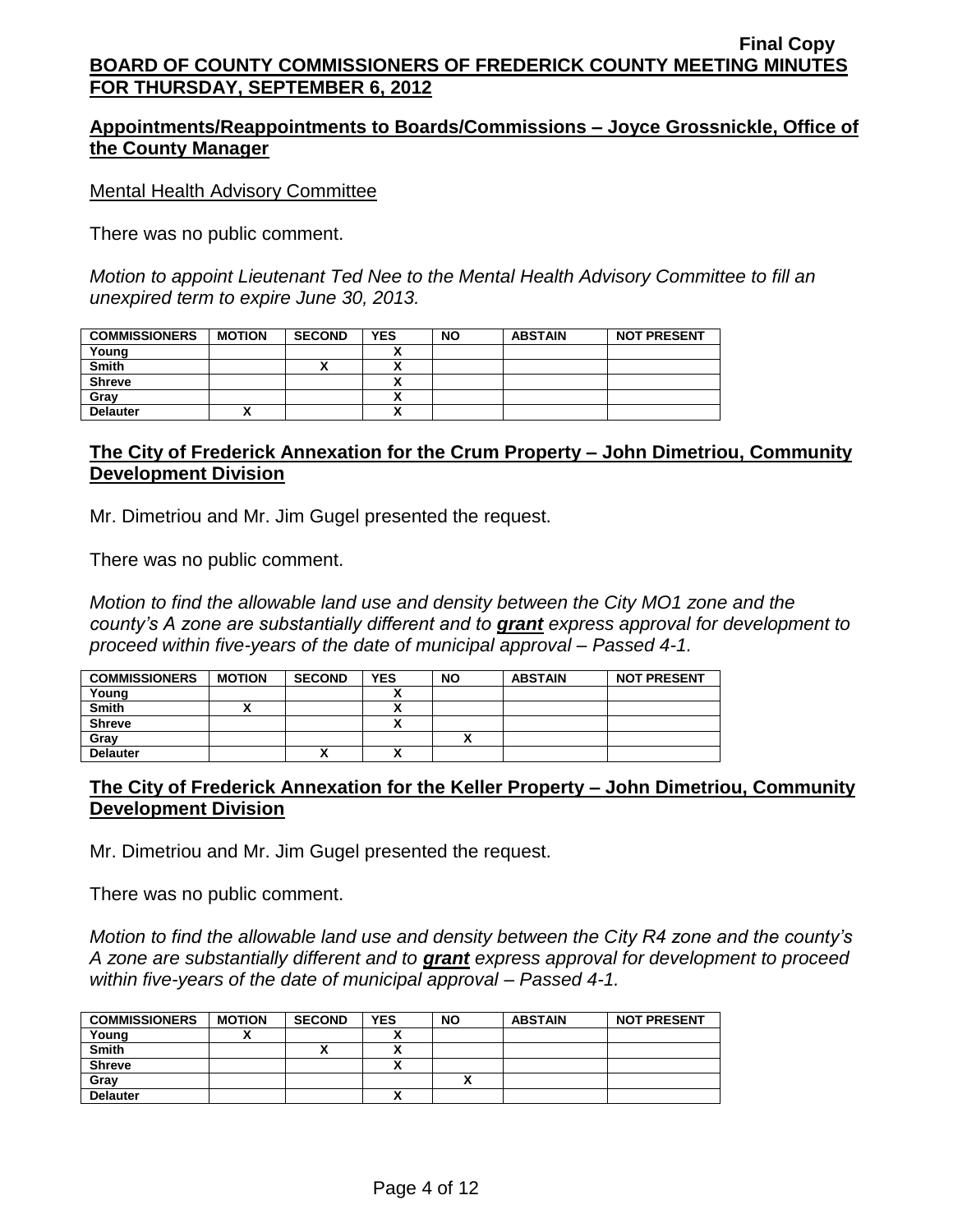*Motion to send a letter to The City of Frederick regarding the donation of the Hargett farm school site – Passed 4-1.*

| <b>COMMISSIONERS</b> | <b>MOTION</b> | <b>SECOND</b> | <b>YES</b>                | <b>NO</b> | <b>ABSTAIN</b> | <b>NOT PRESENT</b> |
|----------------------|---------------|---------------|---------------------------|-----------|----------------|--------------------|
| Young                |               |               |                           |           |                |                    |
| <b>Smith</b>         |               |               | $\ddot{\phantom{1}}$      |           |                |                    |
| <b>Shreve</b>        |               |               | `<br>^                    |           |                |                    |
| Gray                 |               |               |                           |           |                |                    |
| <b>Delauter</b>      |               | ↗             | $\ddot{\phantom{1}}$<br>^ |           |                |                    |

### **ADMINISTRATIVE BUSINESS**

### **Decision on Proposed Amendment to the List of Exempt Employees (Public Hearing held on 8/23/12) – Linda Thall, Office of the County Attorney**

Ms. Thall and Mr. Mitch Hose, Human Resources Division, reviewed the proposed changes.

*Motion to adopt the resolution and the changes to the list of exempt employees as presented.*

| <b>COMMISSIONERS</b> | <b>MOTION</b> | <b>SECOND</b> | <b>YES</b>   | <b>NO</b> | <b>ABSTAIN</b> | <b>NOT PRESENT</b> |
|----------------------|---------------|---------------|--------------|-----------|----------------|--------------------|
| Young                |               | ́             |              |           |                |                    |
| <b>Smith</b>         |               |               |              |           |                |                    |
| <b>Shreve</b>        |               |               |              |           |                |                    |
| Grav                 |               |               |              |           |                |                    |
| <b>Delauter</b>      |               |               | $\mathbf{v}$ |           |                |                    |

(A copy of the approved/adopted resolution can be obtained in the County Manager's Office or from the county's website, [www.FrederickCountyMD.gov.](http://www.frederickcountymd.gov/))

## **Comprehensive Plan / Zoning Review, Addressing Outstanding Issues – Jim Gugel, Community Development Division**

Proposed East-West Arterial Highway – Eastalco

Yes – DG & PS No – KD & BS

Case #WA-14 - Beattie Renn property

To include in the Frederick growth area and remove the Priority Preservation Area (PPA) designation:

Yes – BY, PS, BS & KD No – DG

Town of Walkersville Community Growth Area

Unanimous agreement with staff recommendation.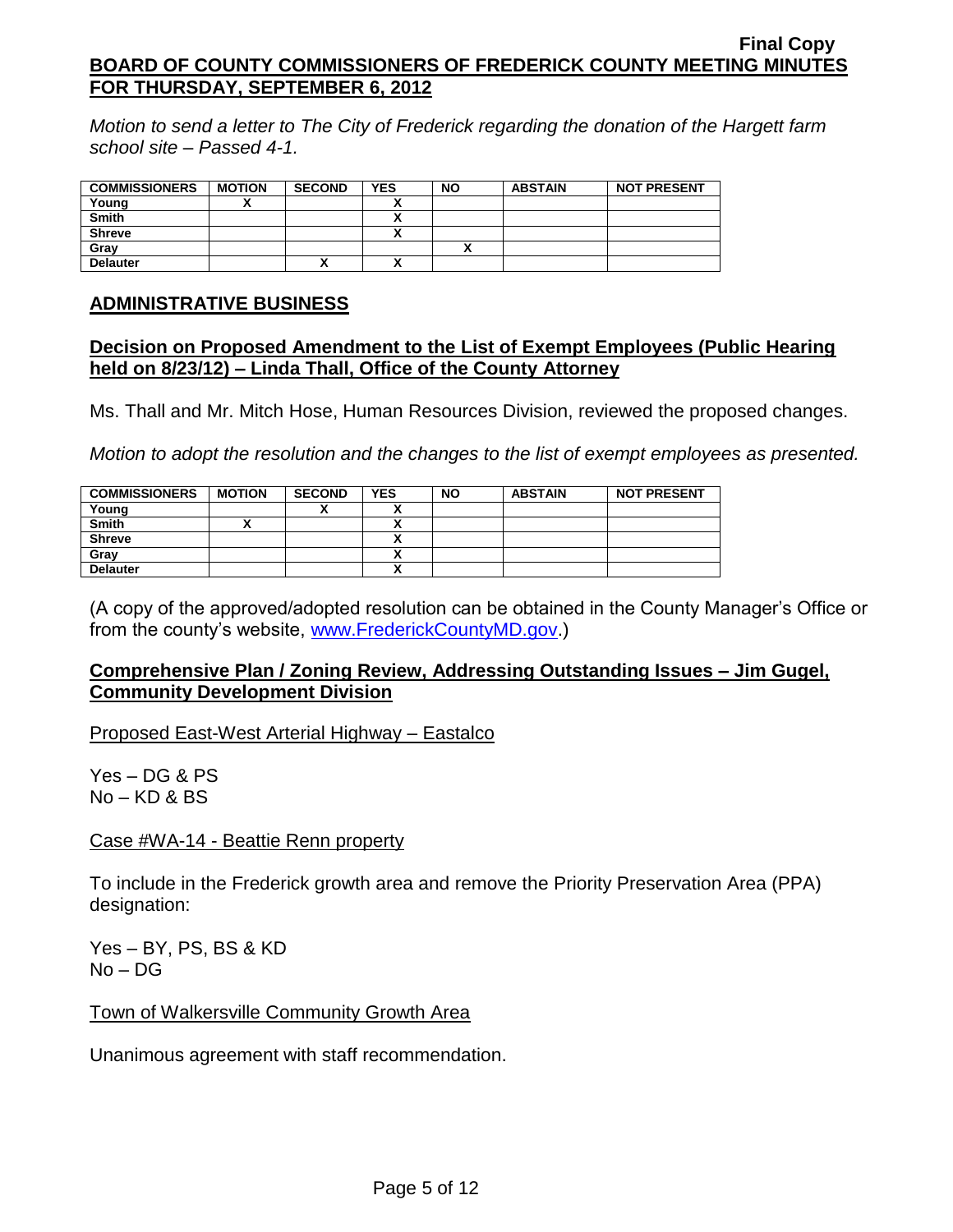Case #UR-40 - J.R.Ramsburg

Applicant's request – R1 zoning:

Yes – BY, PS, DG & KD Abstained – BS

Case #NM-02 - Wimmer Property

Applicant's request – R1 zoning:

Yes – PS No – BY, BS, DG & KD

Case #FR-3 – Quynn Property

Applicant's request – General Commercial zoning:

Yes – BY, PS & KD (for the entire parcel) No – BS & DG

#### Water and Sewer Plan Amendment Revisions

#### Lafarge Quarry

The Board was unanimously in favor of the following:

- $\bullet$  TM 418, Parcel 1018A NPS to W-1 Within the City of Frederick and has been confirmed to be hooked up to the City's water system. This parcel includes the administration offices for the site.
- TM 77, Parcels 13, 24, 25,77,88,152,298 NPS to S-5, W-5 Plan – Mineral Mining Zoning – General Industrial (GI) and Mineral Mining (MM)

#### **Staley Property**

The Board was unanimously in favor of the following:

The total site (TM 49, Parcel 50) is 78 acres on the west side of Glade Road within the Town of Walkersville. Approximately 20 acres is zoned LI and R-4 and is designated LI and High Density Residential on the Town's Comprehensive Plan. Only the existing residence is hooked up to the sewer system so a portion of the S-1 classification will be retained around the house with the remaining S-1 and all of the W-1 proposed to change to S-5, W-5.

- Water Plan NPS, PS, and W-1 to W-5
- $\bullet$  Sewer Plan NPS, S-1 to S-5

(Commissioner Gray left the meeting at 12:40 p.m. and returned at 12:45.)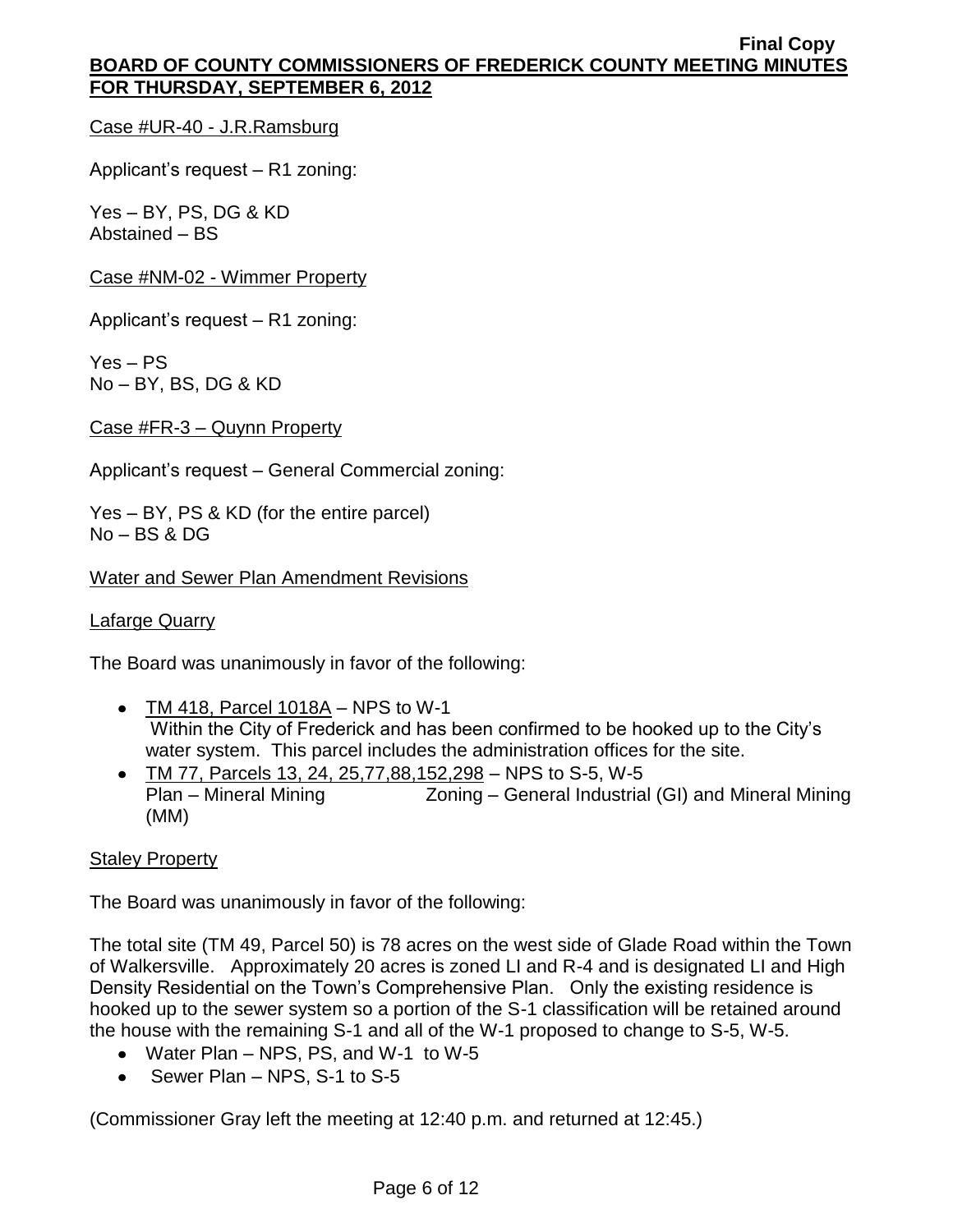# White Rock

The Board was unanimously in favor of the following: (DG absent)

The following parcels or portions thereof are proposed to go from No Planned Service (NPS) to W-5:

- WWTP site TM 47, Parcel 244, owned by Division of Utilities and Solid Waste Management. Plan – Institutional  $Z$ oning – R-1
- $\bullet$  Shain Mellott property TM 47, Parcel 151, 3.1 acres with an existing residence. Plan – Rural Residential Zoning – R-1
- Catherine Smith property TM 47, Parcel 193, would only apply to portion zoned R-1 and R-3 Plan – Rural Residential Zoning – R-1 and R-3 (7.3 acres)

## Brunswick Community Plan Amendment

The Board was unanimously in favor of the following: (DG absent)

- Oxbridge Development LC property TM 92, Parcel 127, NPS to PS Plan – Low Density Residential Zoning - A
- Robert Moller property TM 92, Parcel 252, NPS to PS Plan – Low Density Residential Zoning - A

## **COMMISSIONER COMMENTS**

None.

## **PUBLIC COMMENTS**

• Bruce Dean, Esquire, Linowes and Blocher

## **QUESTIONS – PRESS**

Bethany Rogers, The Frederick News-Post

## **CLOSED SESSION**

Maryland Annotated Code State Government Article § 10-508(a) (7) To consult with counsel to obtain legal advice on a legal matter; and (8) To consult with staff, consultants, or other individuals about pending or potential litigation.

Topic – To discuss with the county attorneys and staff the possible settlement of pending litigation involving the county (two items).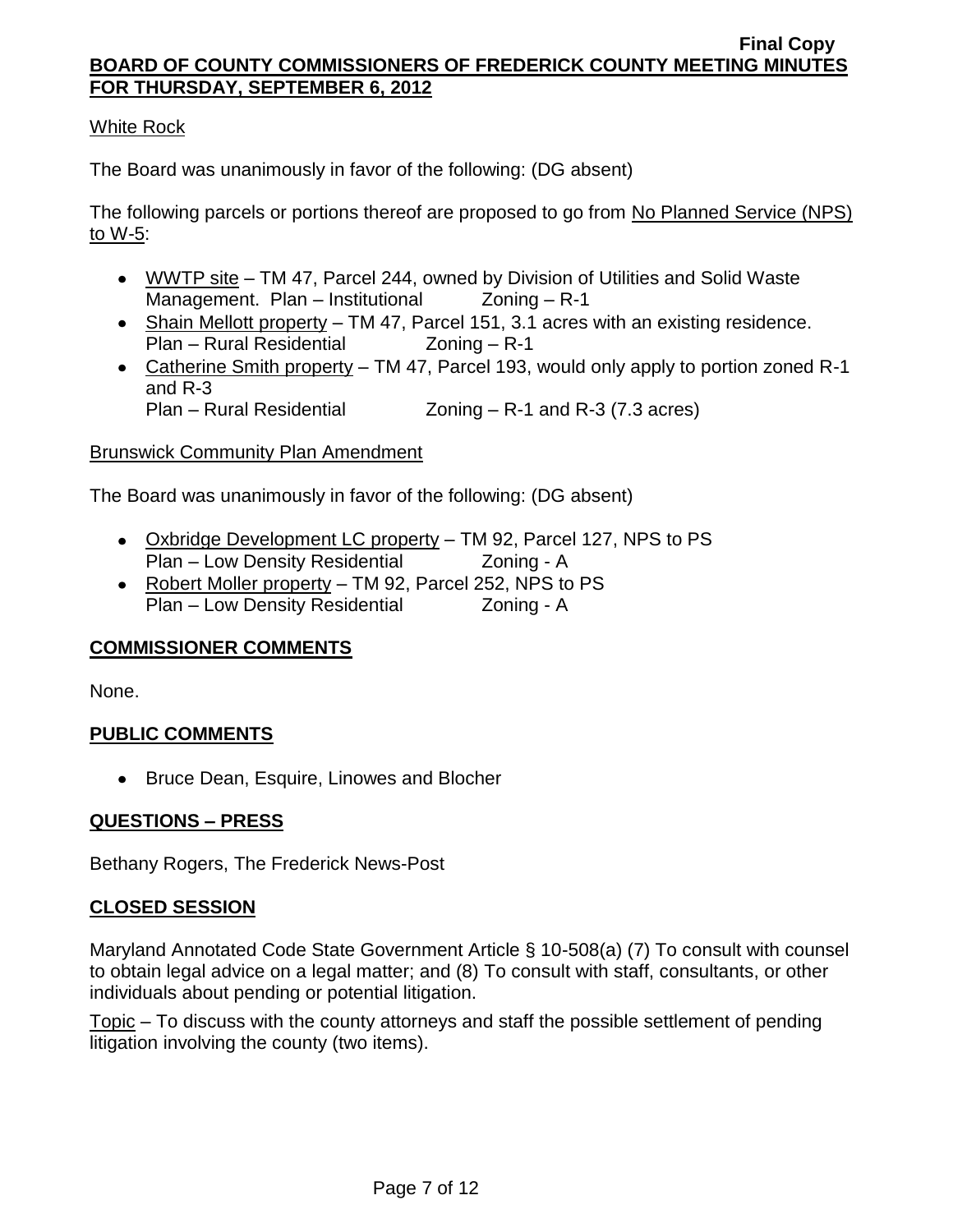*Motion to go into closed session.*

| <b>COMMISSIONERS</b> | <b>MOTION</b> | <b>SECOND</b> | <b>YES</b>                | <b>NO</b> | <b>ABSTAIN</b> | <b>NOT PRESENT</b> |
|----------------------|---------------|---------------|---------------------------|-----------|----------------|--------------------|
| Young                |               |               |                           |           |                |                    |
| Smith                |               |               | $\boldsymbol{\mathsf{r}}$ |           |                |                    |
| <b>Shreve</b>        |               |               |                           |           |                |                    |
| Gray                 |               |               | Λ                         |           |                |                    |
| <b>Delauter</b>      |               | $\mathbf{v}$  | $\boldsymbol{\mathsf{r}}$ |           |                |                    |

# **ADJOURN**

The meeting adjourned at 1:10 p.m.

Patricia A. Morrow Recording Secretary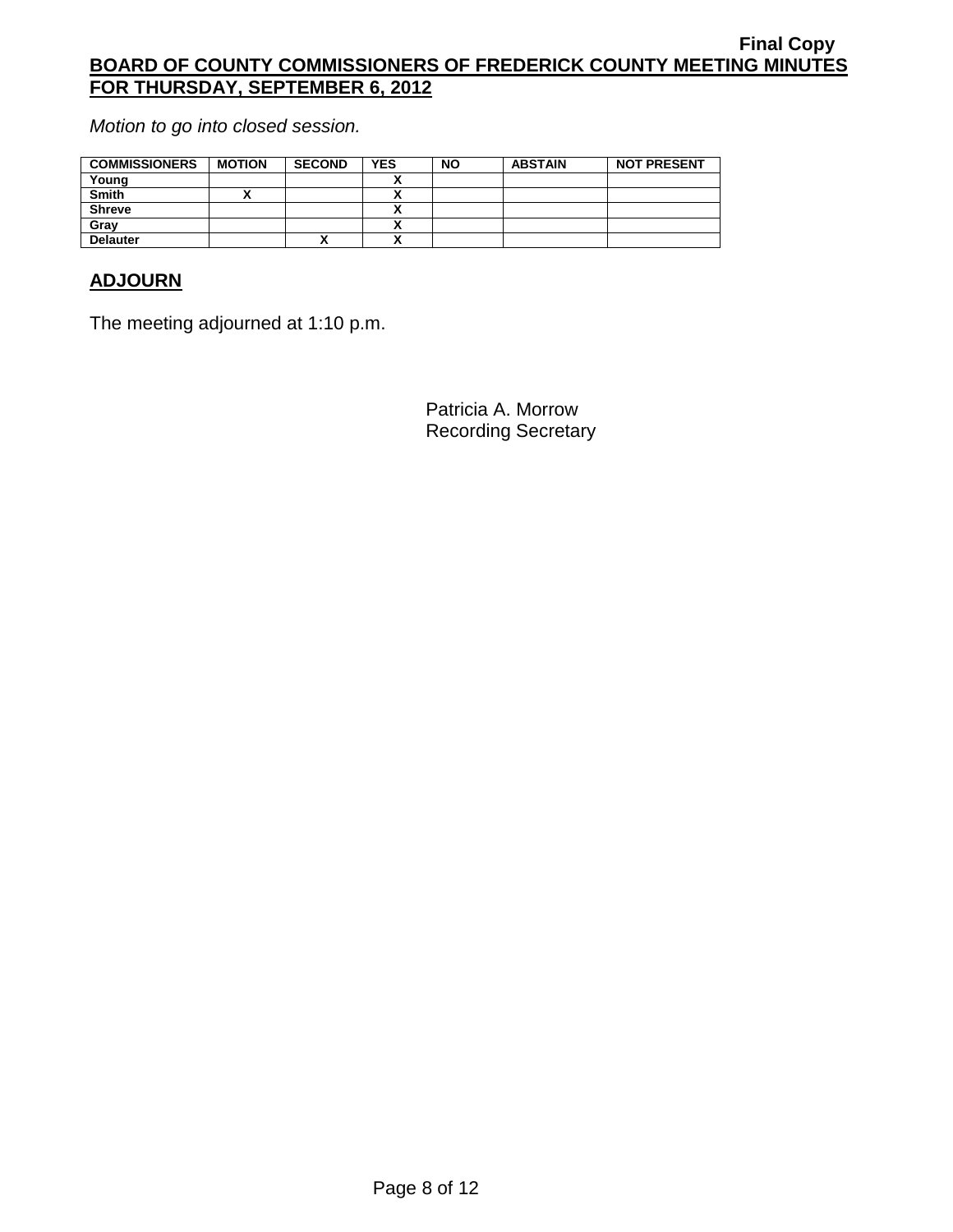# **FORM OF STATEMENT FOR CLOSING THE MEETING OF THURSDAY, SEPTEMBER 6, 2012**

# **STATUTORY AUTHORITY TO CLOSE SESSION**

## **State Government Article §10-508(a):**

(7) To consult with counsel to obtain legal advice on a legal matter; and (8) To consult with staff, consultants, or other individuals about pending or potential litigation.

## **Motion:**

Commissioner Smith moved to go into closed session under Maryland Annotated Code State Government Article § 10-508(a) (7) To consult with counsel to obtain legal advice on a legal matter; and (8) To consult with staff, consultants, or other individuals about pending or potential litigation. Commissioner Delauter seconded the motion that passed 5-0.

## **Time and Location:**

1:15 p.m. – Third Floor Meeting Room, Winchester Hall

# **Topic to be Discussed:**

To discuss with the county attorneys and staff the possible settlement of pending litigation involving the county.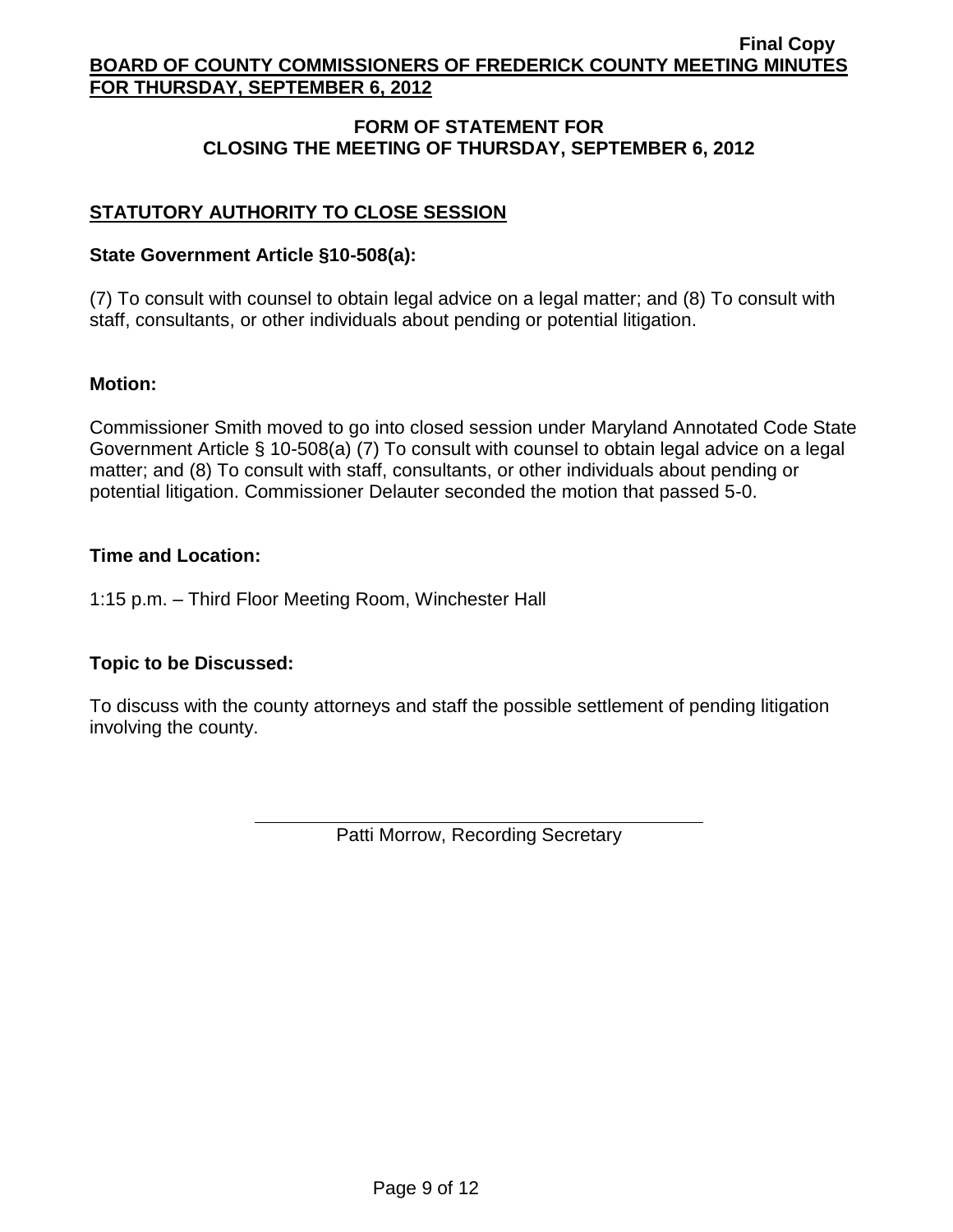### **FORM OF STATEMENT FOR MINUTES OF NEXT OPEN MEETING ON THURSDAY, SEPTEMBER 13, 2012, FOLLOWING THE CLOSED MEETING OF THURSDAY, SEPTEMBER 6, 2012**

# **STATUTORY AUTHORITY TO CLOSE SESSION**

### **State Government Article §10-508(a):**

(7) To consult with counsel to obtain legal advice on a legal matter; and (8) To consult with staff, consultants, or other individuals about pending or potential litigation.

### **Motion:**

Commissioner Smith moved to go into closed session under Maryland Annotated Code State Government Article § 10-508(a) (7) To consult with counsel to obtain legal advice on a legal matter; and (8) To consult with staff, consultants, or other individuals about pending or potential litigation. Commissioner Delauter seconded the motion that passed 5-0.

### **Time and Location:**

1:30 p.m. – Third Floor Meeting Room, Winchester Hall

## **Others in Attendance:**

J. Mathias, M. Marschner, K. Mitchell, E. Soter, and K. Demosky

## **Topic Discussed:**

To discuss with the county attorneys and staff the possible settlement of pending litigation involving the county.

#### **Action Taken:**

The Board gave staff direction to resolve the litigation.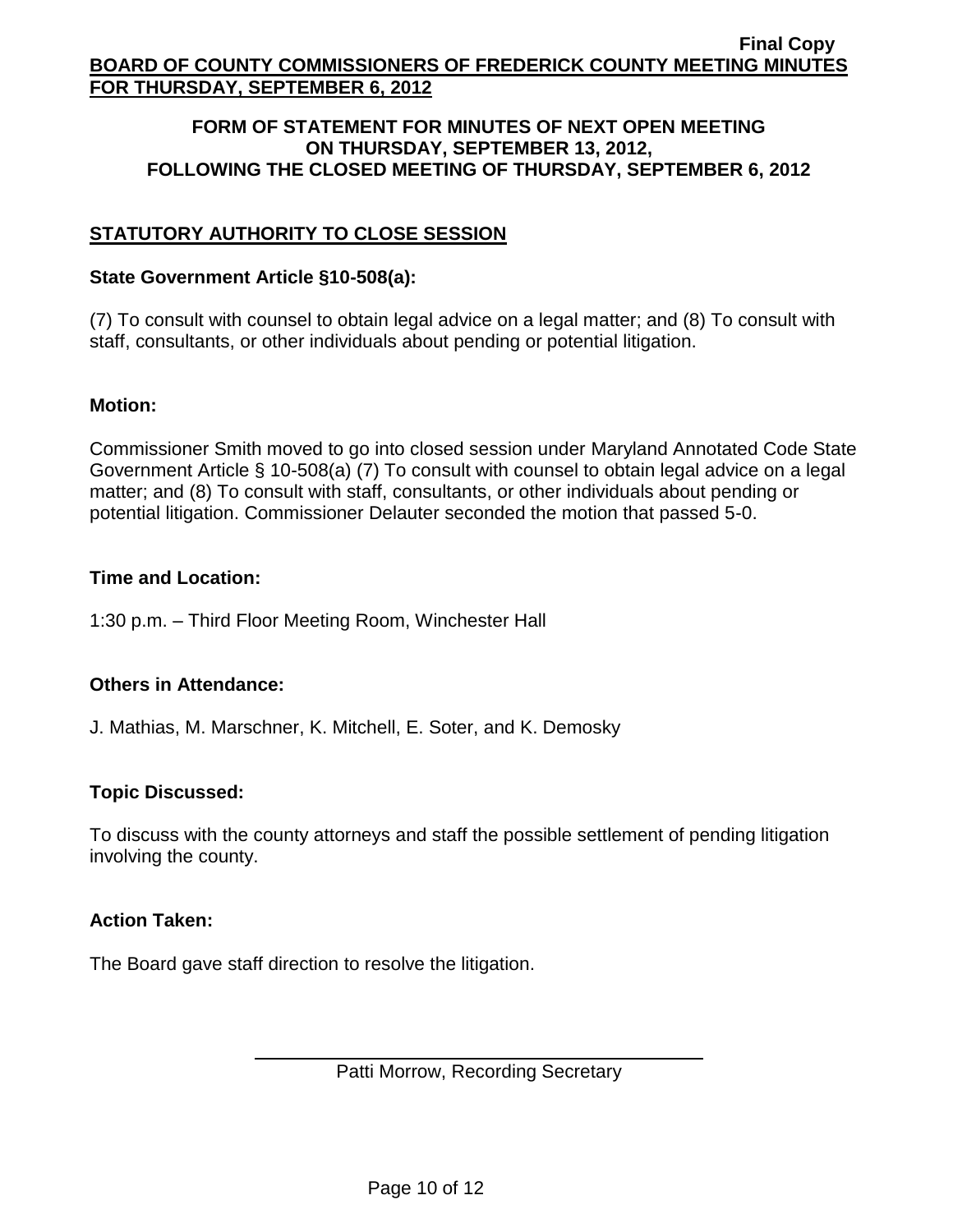# **FORM OF STATEMENT FOR CLOSING THE MEETING OF THURSDAY, SEPTEMBER 6, 2012**

# **STATUTORY AUTHORITY TO CLOSE SESSION**

## **State Government Article §10-508(a):**

(7) To consult with counsel to obtain legal advice on a legal matter; and (8) To consult with staff, consultants, or other individuals about pending or potential litigation.

## **Motion:**

Commissioner Smith moved to go into closed session under Maryland Annotated Code State Government Article § 10-508(a) (7) To consult with counsel to obtain legal advice on a legal matter; and (8) To consult with staff, consultants, or other individuals about pending or potential litigation. Commissioner Delauter seconded the motion that passed 5-0.

## **Time and Location:**

1:15 p.m. – Third Floor Meeting Room, Winchester Hall

# **Topic to be Discussed:**

To discuss with the county attorneys and staff the possible settlement of pending litigation involving the county.